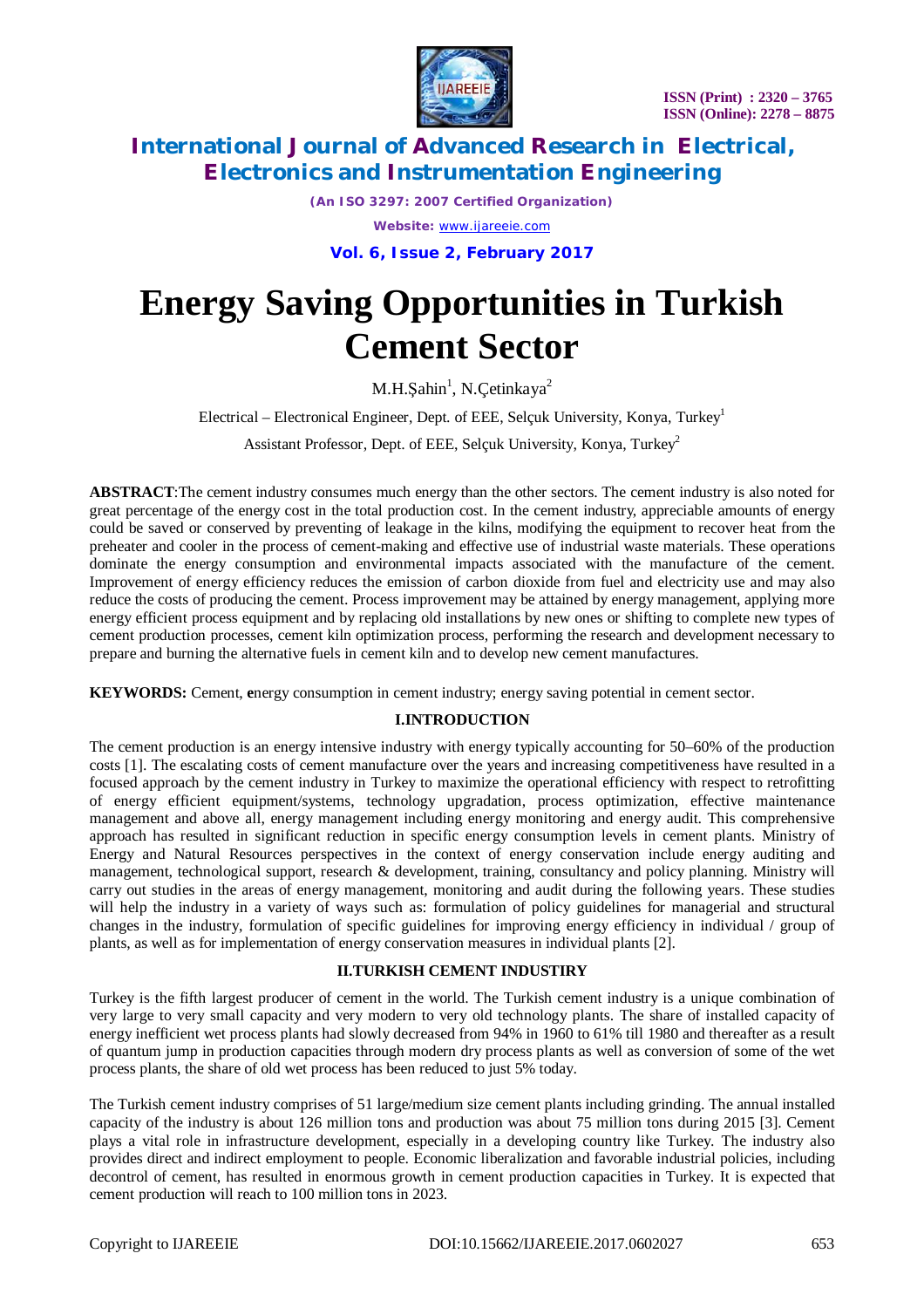

*(An ISO 3297: 2007 Certified Organization)*

*Website:* [www.ijareeie.com](http://www.ijareeie.com)

### **Vol. 6, Issue 2, February 2017**

Production cost in a cement factory includes raw materials, labor and the sum of operating and energy costs. Typically energy is simply included in the total production costs. The cost can exceed 50%. The highest rate in the cement sector in Turkey is with 55% rate [4].

### **III.ENERGY CONSUMPTION IN TURKISH CEMENT INDUSTRY**

Turkish cement industry is one of the core industries of the country consuming about 9 million tonnes of coal and 7.5 billion electric units annually. Cement industry is highly energy intensive, requiring on an average about 800.K.Cal of thermal energy per tonne of clinker production and about 100 kWh of electric energy per tonne of cement production in the world.

Ministry's energy monitoring studies indicate reducing thermal and electrical energy consumptions. The significant fact is that the best operating levels of energy consumption in cement plants in Turkey are approx. 850 kcal/kg clinkers and 100 kWh/t cement which compare average with world best levels of 650 kcal/kg clinkers and 65 kWh/t cement. Moreover, the older plants can be modernized/expanded by technology upgradation and retrofitting with energy efficient equipment/systems. Some of the cement plants by their pioneering efforts have reduced energy consumption by 25-30% by incorporating/retrofitting energy efficient equipment/systems during the last 7-8 years giving them competitive advantage over others.

The main energy inputs to the cement industry are coal and power. A brief discussion on these energy inputs is as follows:

## *A. COAL*

Coal is predominantly being used in the Turkish cement industry. The quality of indigenous coal supplied is poor with high ash content (30 to 35%) which affects the efficiency of kiln apart from increasing the fuel consumption leading to higher specific Green House Gas emission. Deteriorating and inconsistent quality of coal has become a limiting factor in improving energy efficiency, productivity and clinker quality. The use of these coals results in a number of operationalproblems such as improper and inefficient burning and higher per-unit consumption of coal as well as lower operational efficiencies which tend to further increase the emission of greenhouse gases.

The frequent variations in the quality of coal, inadequate supplies and transportation bottlenecks have rendered it imperative to import coal from countries like Africa, China, Indonesia, India etc. besides going for substitute fuels like lignite, rice-husk petroleum coke etc.However, import of coal is costly and a drain on our national exchequer even though it has helped cement industry getting quality coal. Many cement plants are utilizing lignite blended with coal to the extent possible. Pet coke, which has proved to be an excellent alternate fuel to coal, is a residual product from oil refinery with high calorific value and insignificant ash content but often with high sulphur content as compared to coal. A number of cement plants have attempted successfully using pet coke in varying proportions upto 50% alongwith coal. Pet coke has been used 100% in kiln firing and a few cement plants are using it in the precalciner, too.

## *B. POWER*

Production of cement being a continuous manufacturing process requires stable and reliable power supply. Any power interruption leads to kiln stoppage resulting in loss of production, additional fuel consumption to attain requisite thermal profile and a lot of idle running of equipment leading to wastage of electrical energy. The present power scenario in Turkey is dismal due to shortage of power generation capacity, transmission and distribution losses, poor management of power distribution and low frequency and voltage fluctuation. These factors lead to scheduled power cuts as well as unscheduled power interruptions.

It is estimated that, in a one million tons per annum capacity cement plant, a one-hour power cut (equivalent to 4% downtime) will result in loss of production of about 7% (200 tons). Apart from the production loss, the additional coal requirement would be about 4 tons for a one-hour power cut, amounting to the mere wastage of coal.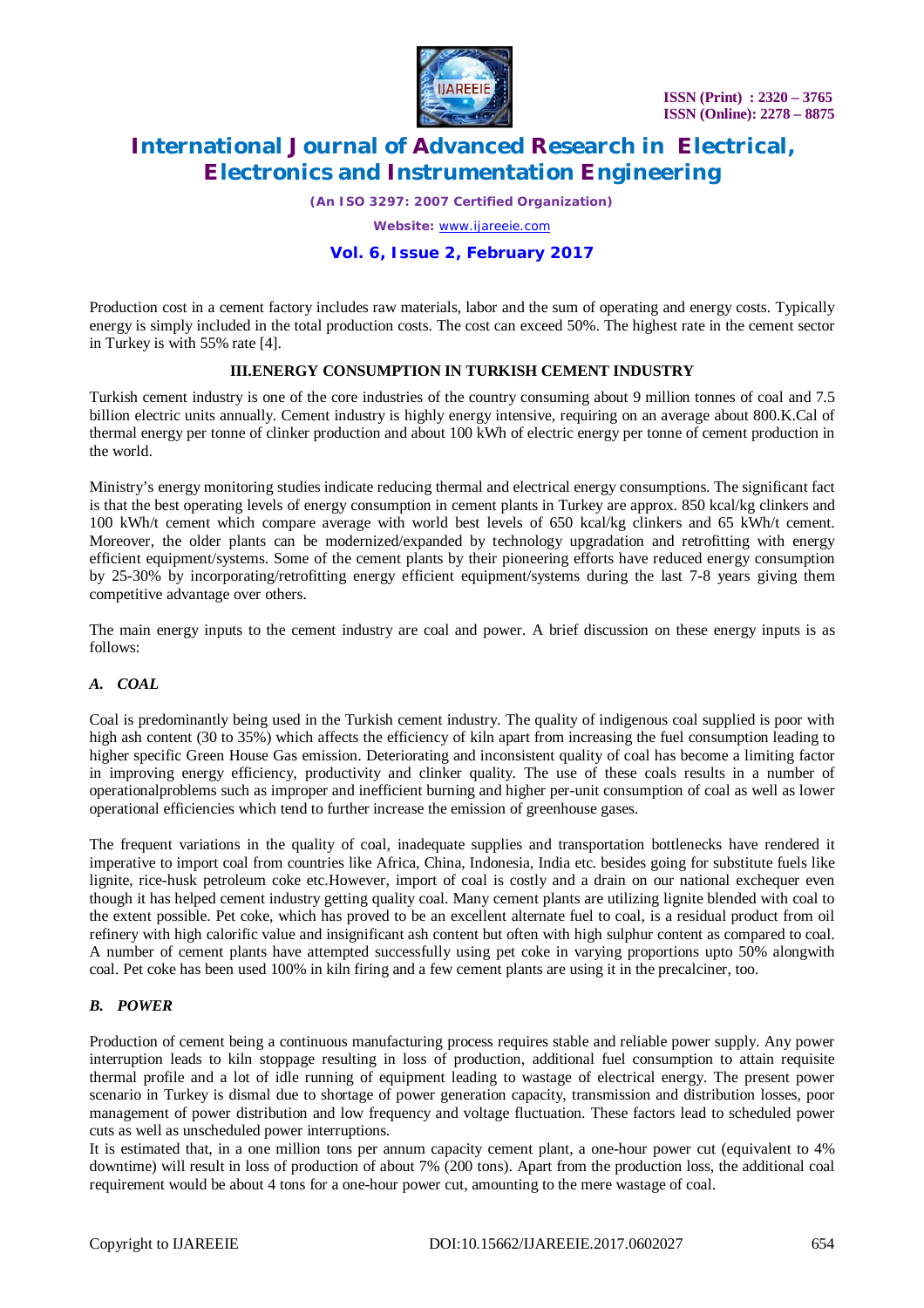

*(An ISO 3297: 2007 Certified Organization)*

*Website:* [www.ijareeie.com](http://www.ijareeie.com)

# **Vol. 6, Issue 2, February 2017**

To augment the power requirement, many plants today have their own substation centers and takes power directly from the power transmission lines. In this way, these plants are not affected by the faults from the distribution network.

## **IV.ENERGY CONVERSATION EFFORTS BY THE INDUSTRY**

A brief discussion on these energy conservation efforts is as follows:

#### *A. TARGET SETTING AND ENERGY MONITORING*

Most plants have been setting standard/benchmarks; the successes in achieving the targets have been found varying. It is worth noting that the plants are setting targets not only for overall energy consumption levels, but also for section wise energy consumption levels. The monitoring of energy performance by the plants has improved a lot during the last few years. This has also helped in continuous improvement in setting targets and monitoring actual performance.

### *B. OPERATIONAL CONTROL AND OPTIMIZATION*

Process optimization, load management and operational improvement generally involve marginal financial investment and yet found to have produced encouraging results in energy saving. These aspects have been accorded high priority by the plants. The different aspects explored in this direction by the plants are given hereunder:

- Plugging of leakages in kiln and preheater circuit, raw mill and coal mill circuits
- Reducing idle running
- **Installation of Improved insulating bricks/blocks in kilns and preheaters**
- **Effective utilization of hot exit gases**
- Optimization of cooler operation
- Optimum loading of grinding media/grinding mill optimization
- Rationalization of compressed air utilization
- Redesigning of raw mix
- Installation of capacitor banks for power factor improvement
- Replacement of over-rated motors with optimally rated motors
- Optimization of kiln operation
- Changing from V-belt to flat belt

#### *C. ENERGY EFFICIENT EQUIPMENT*

Use of energy efficient equipment gives very encouraging results even at the cost of some capital investment. More and more plants are now going for this available energy saving equipment to improve the energy performance of the units. The energy efficient equipment being used by the cement industry is highlighted below:

- Slip Power Recovery System
- Variable Voltage & Frequency Drive
- **Efficient Motor System**
- **Energy Efficient Lighting**
- **Grid Rotor Resistance**
- Soft Starter for Motors
- **High Efficiency Fans**
- **High Efficiency Separators**
- Vertical Roller Mill
- Pre-Grinder/Roller Press
- **Low Pressure Preheater Cyclones**
- Multi-channel Burner
- **Bucket Elevator in place of pneumatic conveying**
- **Fuzzy Logic/Expert Kiln Control System**
- Improved Ball Mill Internals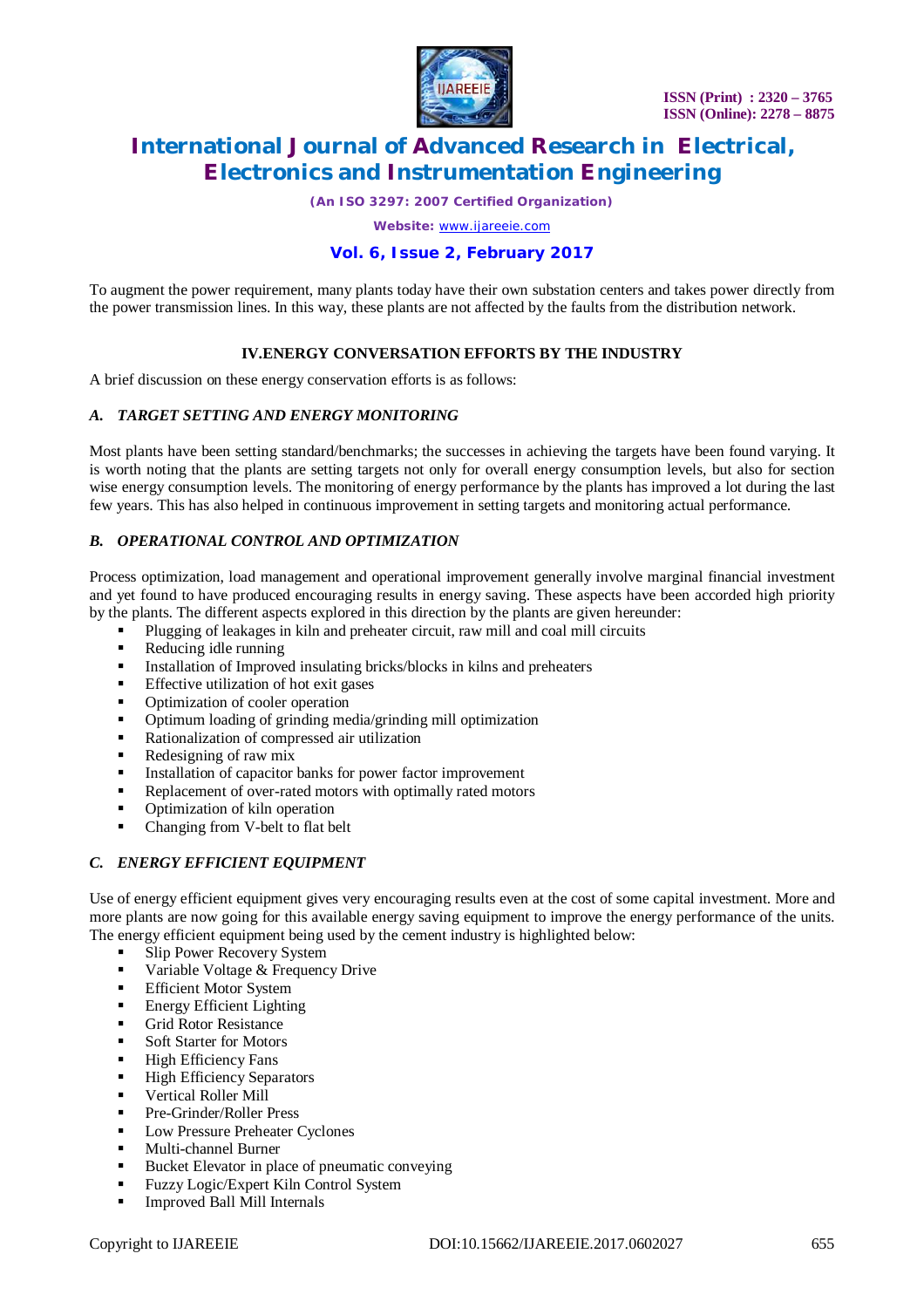

*(An ISO 3297: 2007 Certified Organization)*

*Website:* [www.ijareeie.com](http://www.ijareeie.com)

# **Vol. 6, Issue 2, February 2017**

- High Efficiency Grate Cooler
- Waste Heat Recovery

#### *D. ACTIVE PARTICIPATION OF EMPLOYEES AND MANPOWER TRAINING*

The cement plants are realizing the need for active participation of employees in energy conservation efforts. The suggestions box schemes, quality circles, brain-storming sessions and cash rewards for good suggestions etc. are some of the schemes, the plants are adopting for ensuring active participation of employees.

Setting up of an energy conservation cell for monitoring and controlling energy performance of the plant is gaining its significance in the plants.

Cement units are also giving importance to manpower training by deputing their employees at different levels; for seminars, workshops, training courses to enhance their knowledge and to create awareness among the employees towards energy conservation.

#### **V.TECHNOLOGICAL DEVELOPMENTS**

The last two decades have experienced major technological advances in cement plant equipment/systems such as single stage crushers, On-line- Bulk Material Analyzers, Vertical Roller Mills, High Pressure Roller Presses, High Efficiency Grate Coolers and 5/6 Stages Low Pressure Cyclone Pyroprocess Systems. The economic necessity for high productivity and energy efficient plants has been the motivating force for their development/adoption.

#### **VI.A SURVEY ON CEMENT PLANT EFFICIENCY**

This section is made of a cement energy audit in 2015-2016. Cement factory, has been formed with three sub-units, including administrative offices as production manager in charge of the plant manager, general manager and maintenance teams. Depending on the general maintenance directorate, Factory Energy Management program it is being implemented even partially. It's about a care manager depends on the overall electrical engineer, has served as energy manager.

The main production at the cement factory, CEMI 42.5A, CEMIIA / CEMI 42.5B / SDC 32.5 cement types are produced. In addition, clinker is as the intermediate production.

The types of energy used in the production of cement and clinker in the plant are given in table 1 and table 2 for the last 3 years.

Energy consumption that occurs depending on the scope of the current operating conditions at the factory carried out a detailed energy audits examined, determining the energy efficiency potential and aimed to develop productivityenhancing projects. This was carried to the goal the following works:

- Production and energy consumption were examined and calculated for some part of the plant.
- Based on the calculated energy consumption targets it has been proposed and some are determined based on the theoretical savings potential target.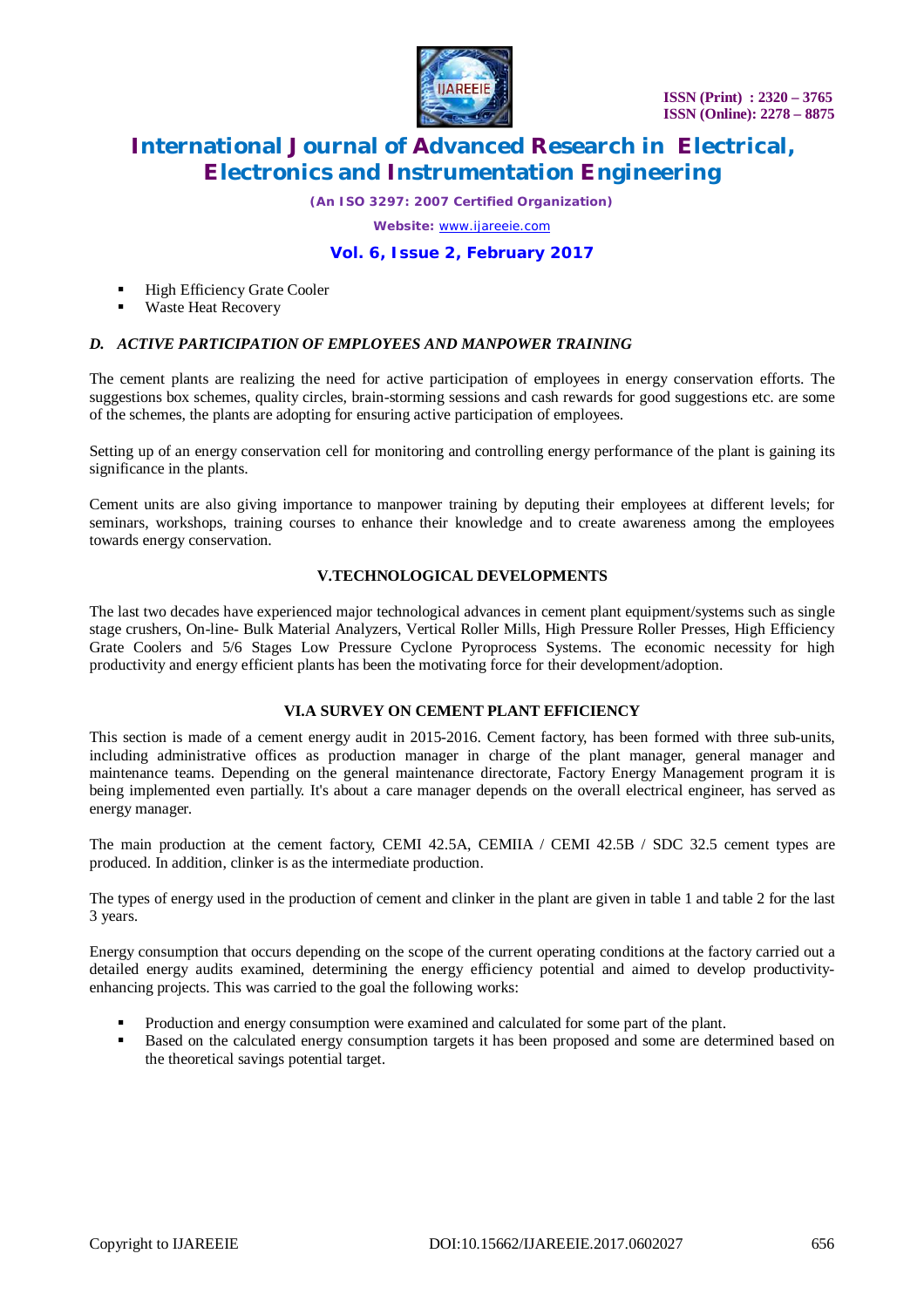

*(An ISO 3297: 2007 Certified Organization)*

*Website:* [www.ijareeie.com](http://www.ijareeie.com)

### **Vol. 6, Issue 2, February 2017**

#### Table 1. Energy used in clinker production

| <b>Explanation / Years</b>                     | 2013       | 2014         | 2015       |
|------------------------------------------------|------------|--------------|------------|
| Clinker production (net ton)                   | 1,476,405  | 1,407,530    | 1,391,400  |
| Electric energy (MWh/year)                     | 115.8      | 109.2        | 107.9      |
| Electric cost (TL/kWh)                         | 0.22       | 0.22         | 0.24       |
| Electric (TL)                                  | 25,130,082 | 23,521,706   | 25,612,209 |
| Specific Energy Consumption<br>(MWh/net T)     | 0.078      | 0.077        | 0.077      |
| Fuel (ton/year)                                | 215,337    | 215,438      | 229,212    |
| Fuel (TL/ton)                                  | 213        | 210          | 205        |
| Fuel (TL)                                      | 45,854,459 | 45,136,424   | 46,945,081 |
| Specific Coal Consumption<br>(ton/net ton)     | 0.146      | 0.153        | 0.165      |
| <b>TOTAL</b> (TL)                              | 70,984,542 | 68, 658, 131 | 72,557,291 |
| % Electric (Cost basis)                        | 35         | 34           | 35         |
| % Fuel (Cost basis)                            | 65         | 66           | 65         |
| <b>TOTAL (TSE)</b>                             | 134,904    | 132,245      | 125,154    |
| % Electric (energy basis)                      |            |              |            |
| % Fuel (Energy basis)                          | 93         | 93           | 93         |
| <b>Total Specific Energy</b><br>(TSE/product.) | 0.091      | 0.094        | 0.089      |

#### Table 2.Energy used in cement production

| <b>Explanation</b> /<br><b>Years</b>              | 2013       | 2014       | 2015       |
|---------------------------------------------------|------------|------------|------------|
| Cement<br>production<br>(net ton)                 | 1,888,500  | 1,787,000  | 1,788,000  |
| Electric energy<br>(MWh/year)                     | 67,059     | 64,502     | 61,906     |
| Electric cost<br>(TL/kWh)                         | 0.22       | 0.22       | 0.24       |
| Electric (TL)                                     | 15,605,260 | 15,064,615 | 16,011,788 |
| Specific Energy<br>Consumption<br>(MWh/net T)     | 0.036      | 0.036      | 0.035      |
| <b>TOTAL (TSE)</b>                                | 5,766      | 5,547      | 5,324      |
| <b>Total Specific</b><br>Energy<br>(TSE/product.) | 0.0031     | 0.0031     | 0.0030     |

- Potential determination to ensure the reduction of energy consumption in production volumes increased efficiency in the use of energy is made.
- The new generation of highly efficient application technologies, waste heat potential common points and loss and leakage points are determined.
- By lowering the intake temperature, energy savings is calculated for compressed air compressors center.
- Pressurized leakages of air leakage points aremeasured and energy provision iscalculated.
- Instead of the raw water pump and transfer pump tower, it is recommended to work more efficient pumps.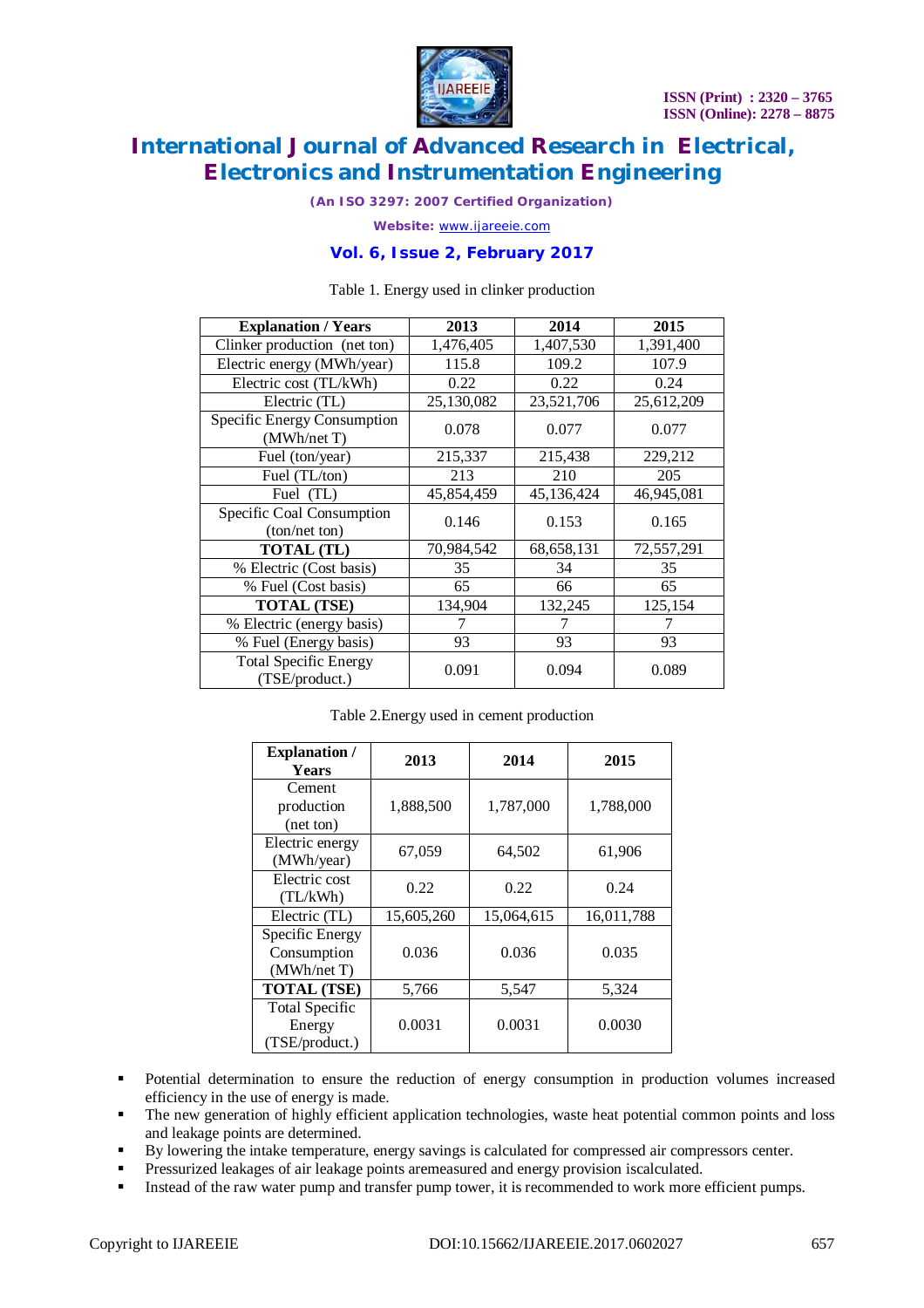

*(An ISO 3297: 2007 Certified Organization)*

*Website:* [www.ijareeie.com](http://www.ijareeie.com)

# **Vol. 6, Issue 2, February 2017**

According to these projects and improvements potential energy savings are shown in table 3.

| <b>Projects</b>                                     | <b>Potential energy</b><br>saving (kWh) |
|-----------------------------------------------------|-----------------------------------------|
| High efficiency motor renewing                      | 225,457                                 |
| Using VFD's for the bag filterscompressors          | 245,179                                 |
| Stopping the blower running idleunder raw meal silo | 165,900                                 |
| Modifications at the pump system                    | 152,696                                 |
| Using VFDs in F1-07 $&$ F1-08blowers                | 129,300                                 |
| Preventing leaks of compressedair                   | 71,491                                  |
| Lowering the compressor inlet airtemperature        | 43,854                                  |
| TOTAL                                               | 1,033,877                               |

Table 3.Potential energy saving for electrical power

## **VII.WASTE HEAT RECOVERY SYSTEM (WHR)**

Cement clinker is manufactured primarily from limestone, clay, sand and iron oxide-bearing as raw materials. These materials are blended and finely comminuted to form the raw meal [5]. The process of manufacture of cement consists essentially of crushing and grinding of the raw materials, mixing them intimately at certain proportions and burning them, usually in a rotary kiln at a temperature of approximately 1450 ºC. The material sinters and partially fuses to promote the formation of the clinker phases. The principal phases in the cement clinker are tri-calcium silicate, dicalcium silicate, tri-calcium aluminate and calcium alumina-ferrite. The clinker is then cooled and ground to fine powder with the addition of a few percent of gypsum. The resulting product is so called commercial Portland cement [6]. During the heating up and burning process, decomposition reactions, phases transformations and formation of new phases occur. These phenomena influence each other. Regarding, the energy consumption in the kiln plant, the important aspects are the enthalpies of the reactions, which may be endothermic or exothermic [7].

The cement production ranks among the most energy intensive industrial processes. Although new cement plants almost uses dry process with lower energy consumption than that in a wet process, the cement production process still require large amounts of energy. The calcinations and drying processes, as well as the kiln, require large quantities of thermal heat. The grinding mills, fans, and other motor driven equipment rely on electric energy. Although cement burning process has been optimized [8], significant heat loss, mainly caused by the waste gases, still occurs. It was found that about 40% of the total input energy was being lost through hot flue gases, cooler stack and kiln shell [9].

In order to reduce energy consumption in cement production process, the cogeneration power plant can recover the waste heats to generate electrical energy with no additional fuel consumption and thus reduce the high cost of electrical energy and CO2 emissions for cement production. Since the waste heats in cement plant are classified as middle and low temperature waste heat, several power plants are particularly well suited for these waste heats available, such as single flash steam cycle, dual-pressure steam cycle, ORC and the Kalina cycle.

Waste heat source in the existing cement plant includes the suspension preheater (SP) exhaust gas and the hot air from the clinker cooler discharge. These heat sources may be used separately or in combination for cogeneration power generation. These two heat sources have different temperature levels. Two heat recovery vapor generators are provided to recover the two waste heat sources, respectively. One for the preheater exhaust is called SP boiler, and the other for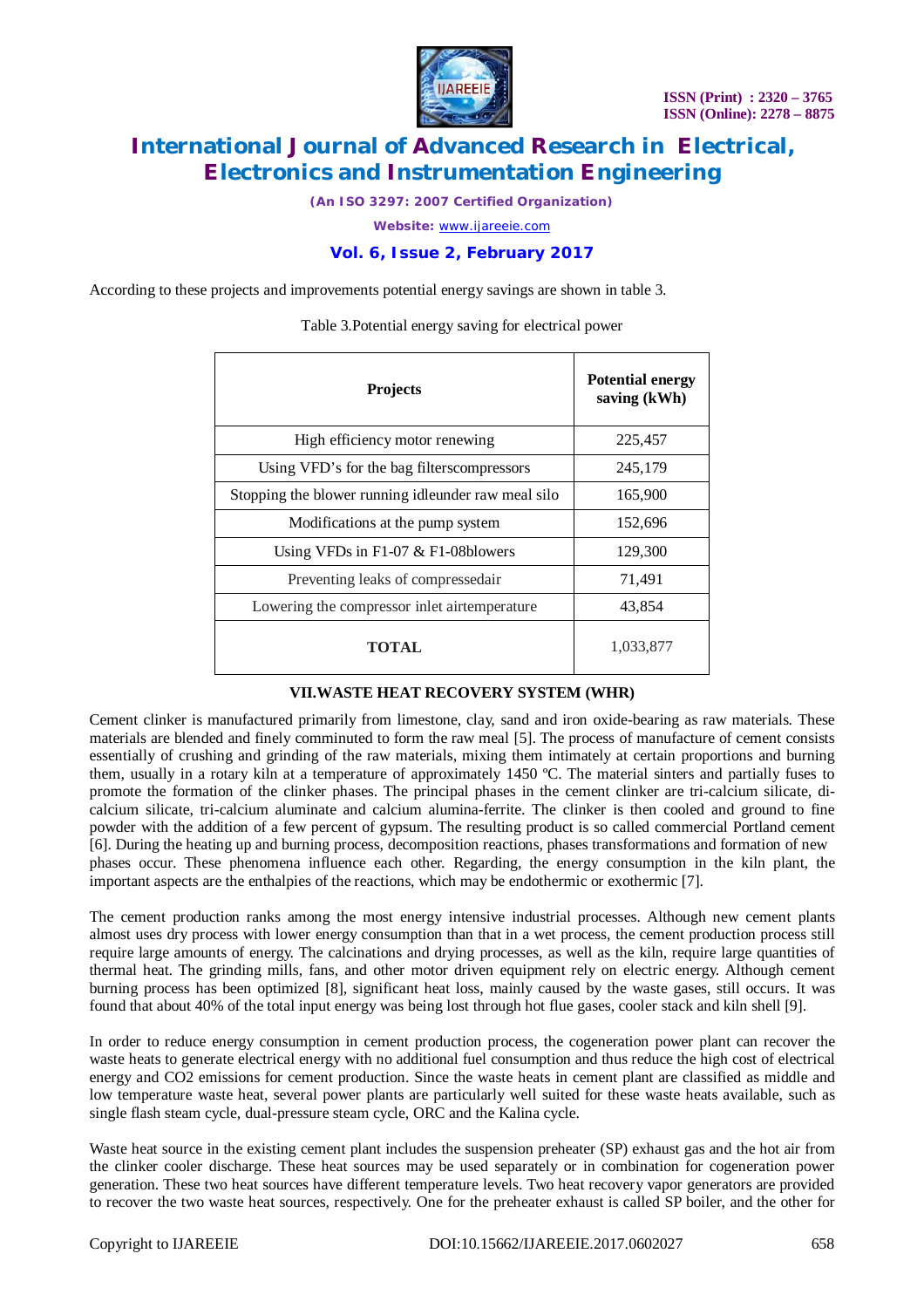

*(An ISO 3297: 2007 Certified Organization)*

*Website:* [www.ijareeie.com](http://www.ijareeie.com)

# **Vol. 6, Issue 2, February 2017**

the clinker cooler exhaust is called air quenching cooler (AQC) boiler. Frequently, the SP exhaust gas is used in the cement plant for drying raw materials, which limits the available heat for power generation.

The plant has 72.9 Gcal/h at both preheater outlet and coolers outlet. The hot gas is needed for raw mills, cement mills, climate and coal mills.

There are two hypotheses for the plant:

- Bad conditions: The calculated based on full running all departments, with most humidity raw meal, winter time, and low WHR efficiency. It means minimum WHR capacity.
- Normal conditions: The calculated based on existing situations with winter time, estimated running time of raw mill 1.(12 hour/day), low WHR efficiency. It means estimated WHR capacity. Capacity will increase at eh summer time.

#### *Bad Conditions:*

The total measured hot gas is 72.9 GKal/h. Demand for raw mill 1 is 8.9 GKal/h (water input is 15 tons/h). Demand for raw mill 2 is 17.8 GKal/h (water input is 30 tons/h). Demand for coal mills and drier is 4.1 GKal/h (water input is 7.3 tons/h). Demand for climate and hot water is 3 GKal/h. Demand for cement mills is 9.5 GKal/h (water input is 16 tons/h). So the remaining thermal power will be 29.6 GKal/h.

1 calorie is equal to 0.001163 watt. So 29.6 GKal/h is equal to 34.4228 MWh thermal power.

Most WHR system power turbine efficiency is changing between%17 to %25. When the minimum efficiency is taken, generated electrical power will be 5.85 MWh. It means the plant can produce min 5.85 MWh at the worst condition.

#### *Normal Conditions:*

The total measured hot gas is 72.9 GKal/h. Demand for raw mill 1 is 7.7 GKal/h (water input is 13 tons/h). Demand for raw mill 2 is 16.6 GKal/h (water input is 28 tons/h). Demand for coal mills and drier is 3.7 GKal/h (water input is 6.7 tons/h). Demand for climate and hot water is 3 GKal/h. Demand for cement mill is 7.6 GKal/h (water input is 12.9 tons/h). So the remaining thermal power will be 34.3 GKal/h. This is equal to 39.8909 MWh thermal powers.When the minimum efficiency is taken, generated electrical power will be 6.78 MWh. It means the plant can produce min 6.78 MWh at the normal condition.

The power range is between 5.85– 6.78 MWh. It should be chosen 10 MWh design capacity for the plant..

Investment Cost is changing between 1,150 k€/MWh and 1,800 k€/MWh according to WHR and ORC system choosing.

Waste heat recovery from the hot gases in thesystem has been recognized as a potential option to improve energy efficiency [10].

It has been suggested that the process be modified forenhanced waste heat recovery by replacing the preheater system with the waste heat recoverysystem [11], however considering the process specifications and the high efficiency, it is desirable tolook at the option of recovering heat from the existing streams rather than modify the system.Exergy analyses on the preheater cyclones have indicated that the second law efficiency of thepreheater is high [12], hence it is not proposed to make modifications on the preheater instead aretrofit to the existing components is suggested.

#### **VIII.CONCLUSION**

The cement industry is an energy intensive industry and Turkish Cement Industry has been continuously striving to reduce energy consumption in cement manufacture at each step. The increased consciousness for energy conservation and the steps taken towards effective monitoring, better operational control & process optimization, retrofitting of energy efficient equipment etc. have contributed greatly in energy conservation efforts. Energy conservation measures are cost effective and can bring about considerable improvement in cost-economics of cement manufacture.